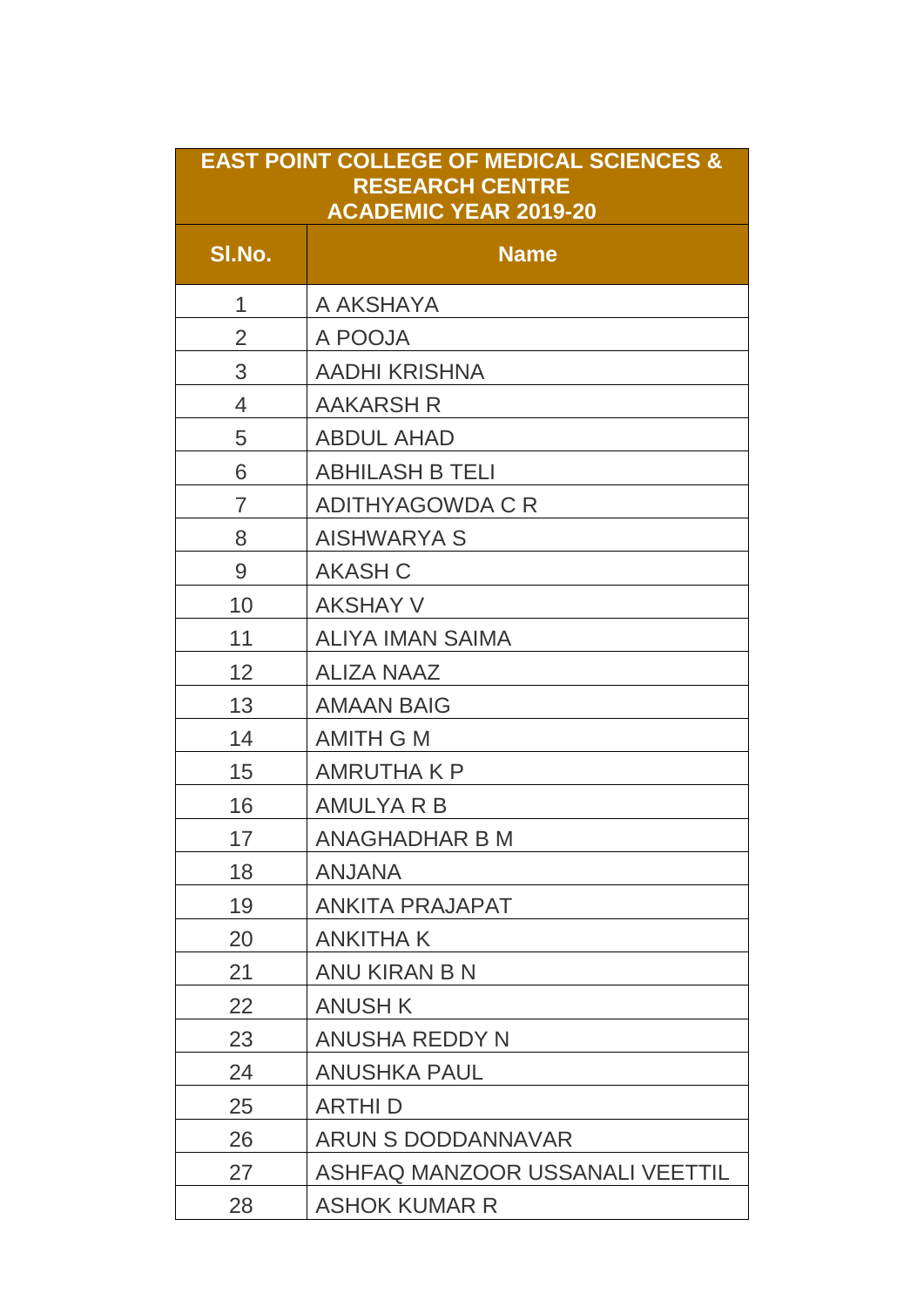| 29 | <b>AYESHA</b>                |
|----|------------------------------|
| 30 | <b>AYESHA FATHIMA</b>        |
| 31 | <b>BHAVANA S</b>             |
| 32 | <b>BHOOMIKA R PRASAD</b>     |
| 33 | <b>BONTHA DHANUSH</b>        |
| 34 | <b>CHAITRA CHINMAYEE M K</b> |
| 35 | <b>CHAITRA H J</b>           |
| 36 | <b>CHAITRA M</b>             |
| 37 | <b>CHARITHYA G</b>           |
| 38 | <b>DEBASREETA SAHA</b>       |
| 39 | <b>DEENASHREE M S</b>        |
| 40 | DEVARAJ HT                   |
| 41 | <b>DHRUVA CHANDAN L</b>      |
| 42 | <b>DIVYASHREE S</b>          |
| 43 | <b>EESHA DAS</b>             |
| 44 | <b>FARHEEN FATHIMA SYED</b>  |
| 45 | <b>H PAVAN</b>               |
| 46 | <b>HARI OM PANCHOLI</b>      |
| 47 | <b>HARINNI SHREE A</b>       |
| 48 | <b>HITHYSHI J</b>            |
| 49 | HRITHIKA SATISH PATIL        |
| 50 | <b>JIVYATA SINGH</b>         |
| 51 | <b>JOEL B MATHEW</b>         |
| 52 | <b>K CHANNABASAVA</b>        |
| 53 | <b>K M SHARAN SIDDAPPA</b>   |
| 54 | <b>K SWATHI</b>              |
| 55 | <b>K TANUSHREE</b>           |
| 56 | <b>KASHYAP K</b>             |
| 57 | <b>KEERTHIM</b>              |
| 58 | <b>KIRONG TAKOH</b>          |
| 59 | <b>KRUTHIK K</b>             |
| 60 | <b>KSHITHI D IYER</b>        |
| 61 | <b>LAKSHMISHREE C</b>        |
| 62 | <b>MAHIETRA RAVINRAYEON</b>  |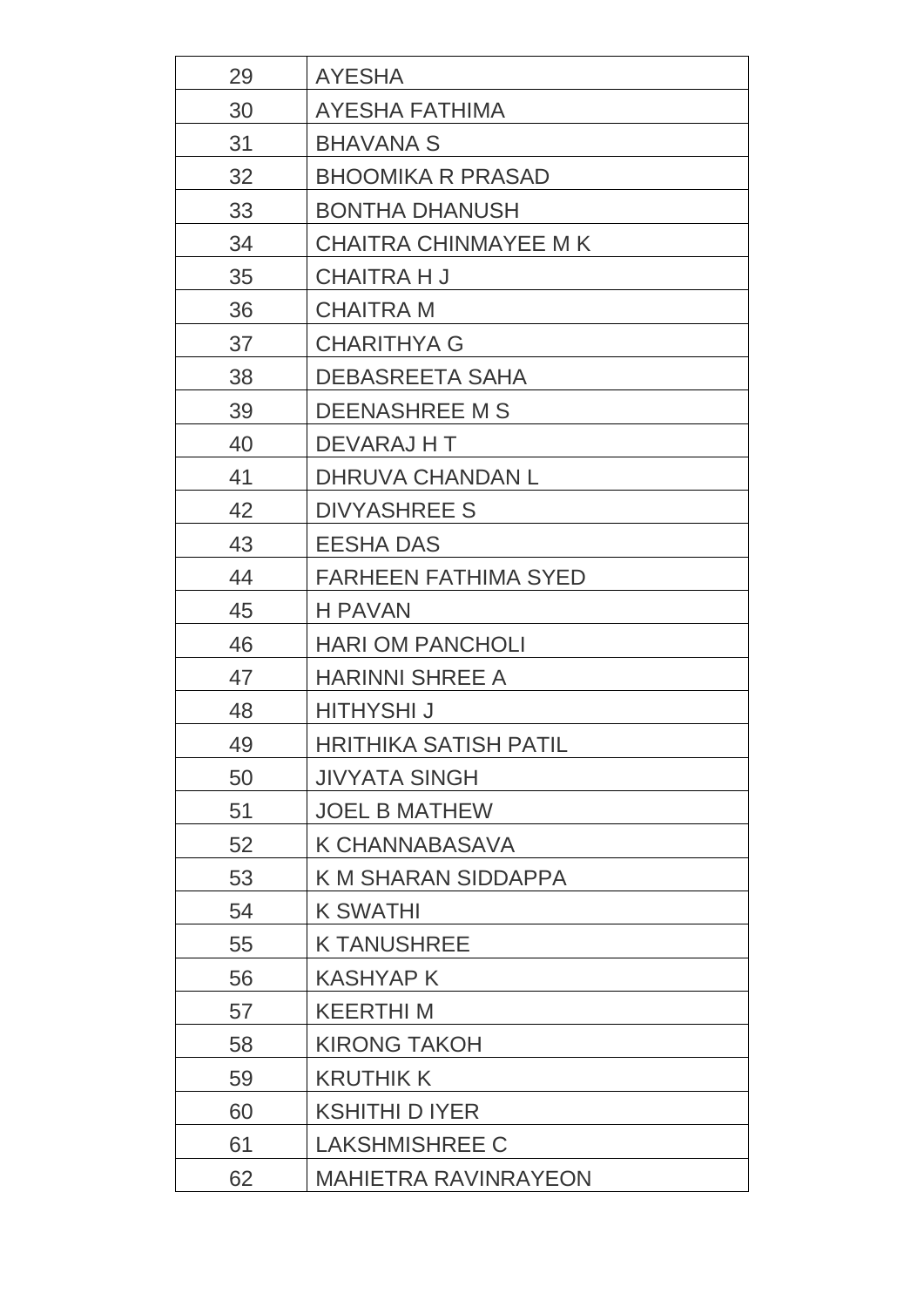| 63 | <b>MAHIGUPTA</b>                 |
|----|----------------------------------|
| 64 | <b>MD NAZIMUL ISLAM</b>          |
| 65 | <b>MEGHANA D R</b>               |
| 66 | <b>MEGHANA J KUMAR</b>           |
| 67 | <b>MERLIN MONISHA A</b>          |
| 68 | <b>MISBA MUSKAAN</b>             |
| 69 | <b>MOHAMMED FARAZ BAIG</b>       |
| 70 | <b>MOHAMMED FAUZAN T</b>         |
| 71 | <b>MOHAMMED MUSHAHIDUL ISLAM</b> |
| 72 | MONIKA NOGESHWAR TEMBHARE        |
| 73 | <b>MONIKA S</b>                  |
| 74 | <b>MONIKA YADAV</b>              |
| 75 | <b>MUSKE AMBER</b>               |
| 76 | N CHITHRA                        |
| 77 | <b>NAMITHA N</b>                 |
| 78 | NAWAB KAKKAR                     |
| 79 | <b>NAYAK VAISHNAVI</b>           |
| 80 | <b>NEHA S</b>                    |
| 81 | <b>NETRAVATI</b>                 |
| 82 | NIHARIKA R HINCHIGERI            |
| 83 | NIKHITA CHADALAVADA              |
| 84 | NISHA M                          |
| 85 | NISHANTH V GOWDA                 |
| 86 | <b>NITHESH KUMAR S</b>           |
| 87 | <b>PAVANA CHANDRAN</b>           |
| 88 | <b>POOJITHA V S</b>              |
| 89 | <b>PRAGATHIS</b>                 |
| 90 | PRAKRUTHI D M                    |
| 91 | <b>PRAMODA KALLER</b>            |
| 92 | <b>PRAPTI MISHRA</b>             |
| 93 | <b>PRINCE SINGH</b>              |
| 94 | PRITHIKA SHREE RAGOTHAMAN        |
| 95 | <b>PRITHVI M</b>                 |
| 96 | <b>PRIYANKA M</b>                |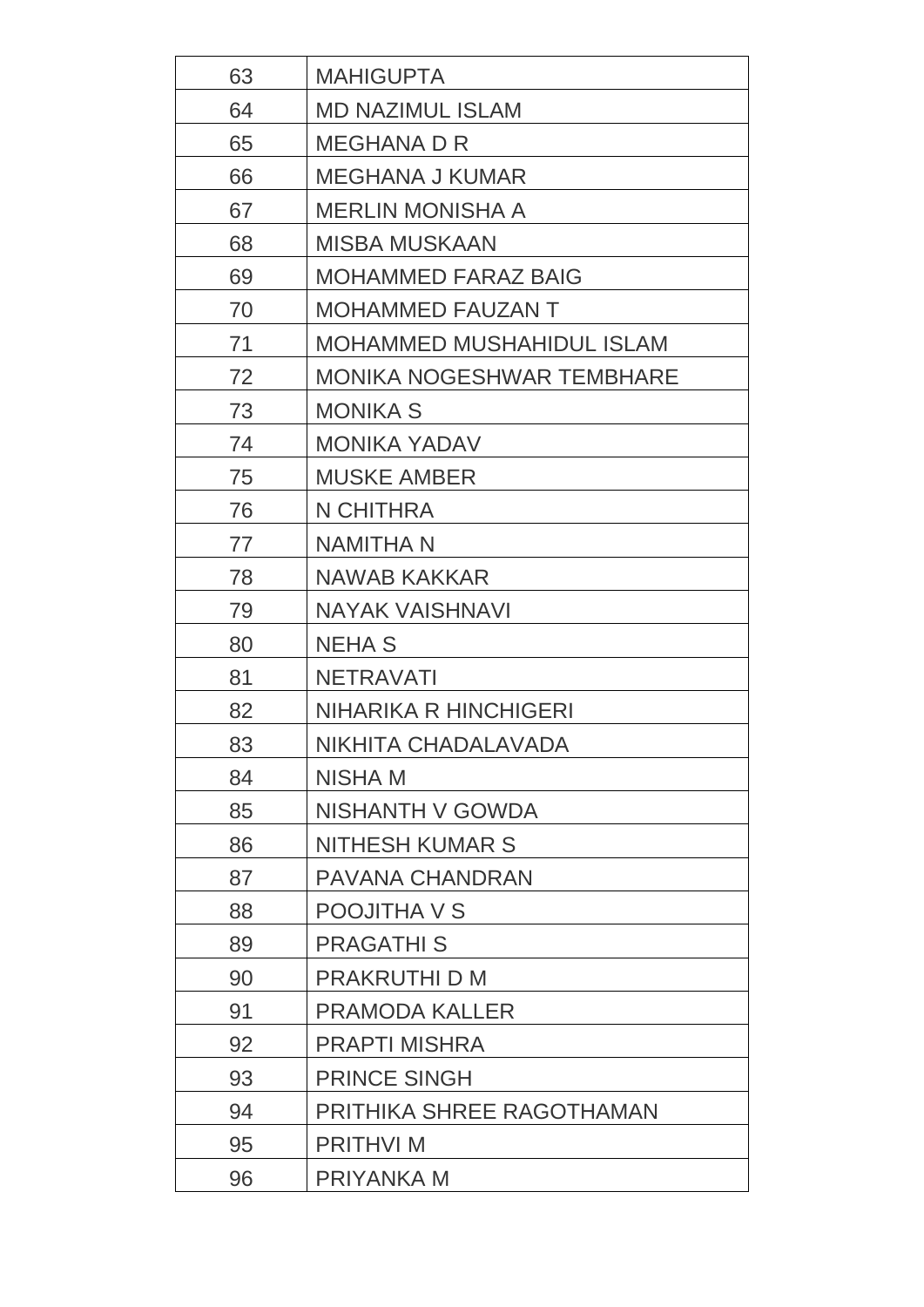| 97  | PRIYANSHU SHRIVASTAV           |
|-----|--------------------------------|
| 98  | RAJESHWARI ANOOPCHAND          |
| 99  | <b>RAVITHA</b>                 |
| 100 | REVANT RAYANAGOUDRA            |
| 101 | <b>REVATHI P S</b>             |
| 102 | <b>ROHITH G A</b>              |
| 103 | RUBAINA CHAKRABORTY            |
| 104 | RUQAIYA FATHIMA                |
| 105 | <b>SAHANA M</b>                |
| 106 | <b>SAHANATR</b>                |
| 107 | <b>SAI PAWAN SINGH S</b>       |
| 108 | <b>SAI PRATHEEKA C</b>         |
| 109 | SAI SRUJANA K R                |
| 110 | <b>SANDHYA CHAVAN</b>          |
| 111 | <b>SANDHYA R</b>               |
| 112 | <b>SANDRA SHARON M S</b>       |
| 113 | <b>SARAA TAMEEZ GHORI</b>      |
| 114 | <b>SARVIKA SINGH</b>           |
| 115 | <b>SHARANYA K S</b>            |
| 116 | <b>SHASHANK R</b>              |
| 117 | <b>SHIVA CHANPURIYA</b>        |
| 118 | <b>SHIVANAGOUDA C KUNDAGOL</b> |
| 119 | <b>SHIVANI R MOTHI</b>         |
| 120 | <b>SHRADHAT</b>                |
| 121 | <b>SHREE PRIYAK</b>            |
| 122 | <b>SHREYASI GHOSH</b>          |
| 123 | <b>SIRIMAHALAKSHMI R</b>       |
| 124 | <b>SKANDASHREE V DEV</b>       |
| 125 | <b>SNEHA B V</b>               |
| 126 | SONIKA SAI VENKATA SAAHITHI P  |
| 127 | <b>SRIJAN KUMAR</b>            |
| 128 | <b>SRISHAT</b>                 |
| 129 | <b>SUDEEPTHA SV</b>            |
| 130 | <b>SUDIP GHOSH</b>             |